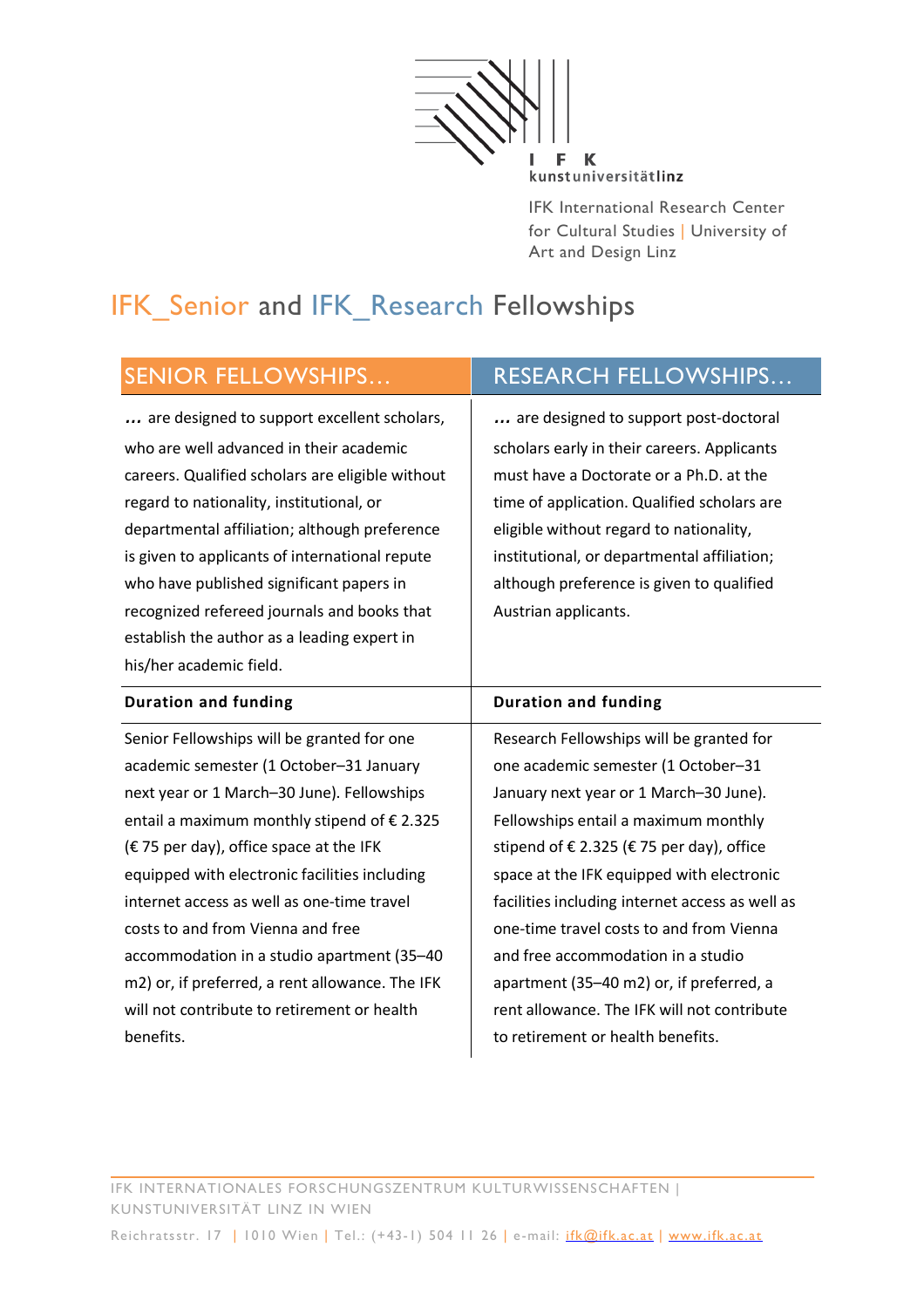# GENERAL CRITERIA OF EVALUATION

A thematic link to the IFK's current research focus of "cultures of translation" or the newly introduced topic "different work" is desired but not required for application. See our website for the research focus: http://www.ifk.ac.at/index.php/research-focus.html

The IFK will also accept independent projects within the realm of humanities and social sciences unrelated to the present research focus.

# APPLICATIONS

#### **may be submitted either in German or English.**

Applications will be peer-reviewed by the IFK's International Academic Advisory Board. A final decision will be taken in regard to the requirements of the yearly scholarly program.

#### THE BOARD LOOKS FOR **FOUR ESSENTIAL** FEATURES IN FELLOWSHIP PROPOSALS:

- **1** a well-defined and innovative research question
- **2** a clear definition of the uniqueness of the work and/or the significance of the research to important theoretical and methodological issues in interdisciplinary culture studies and humanities
- **3** a discussion of the work in the context of appropriate research done by international scholars
- **4** clear methodological provisions that guarantee an interdisciplinary research focus

The IFK discourages proposals that are either exclusively theoretical or exclusively empirical in character. It supports projects that combine empirical investigation with thoughtful theoretical work. Research proposals that present a clearly formulated problem, demonstrate familiarity with the scholarly field(s), and develop an interdisciplinary methodological framework stand the best chance of approval by the International Academic Advisory Board.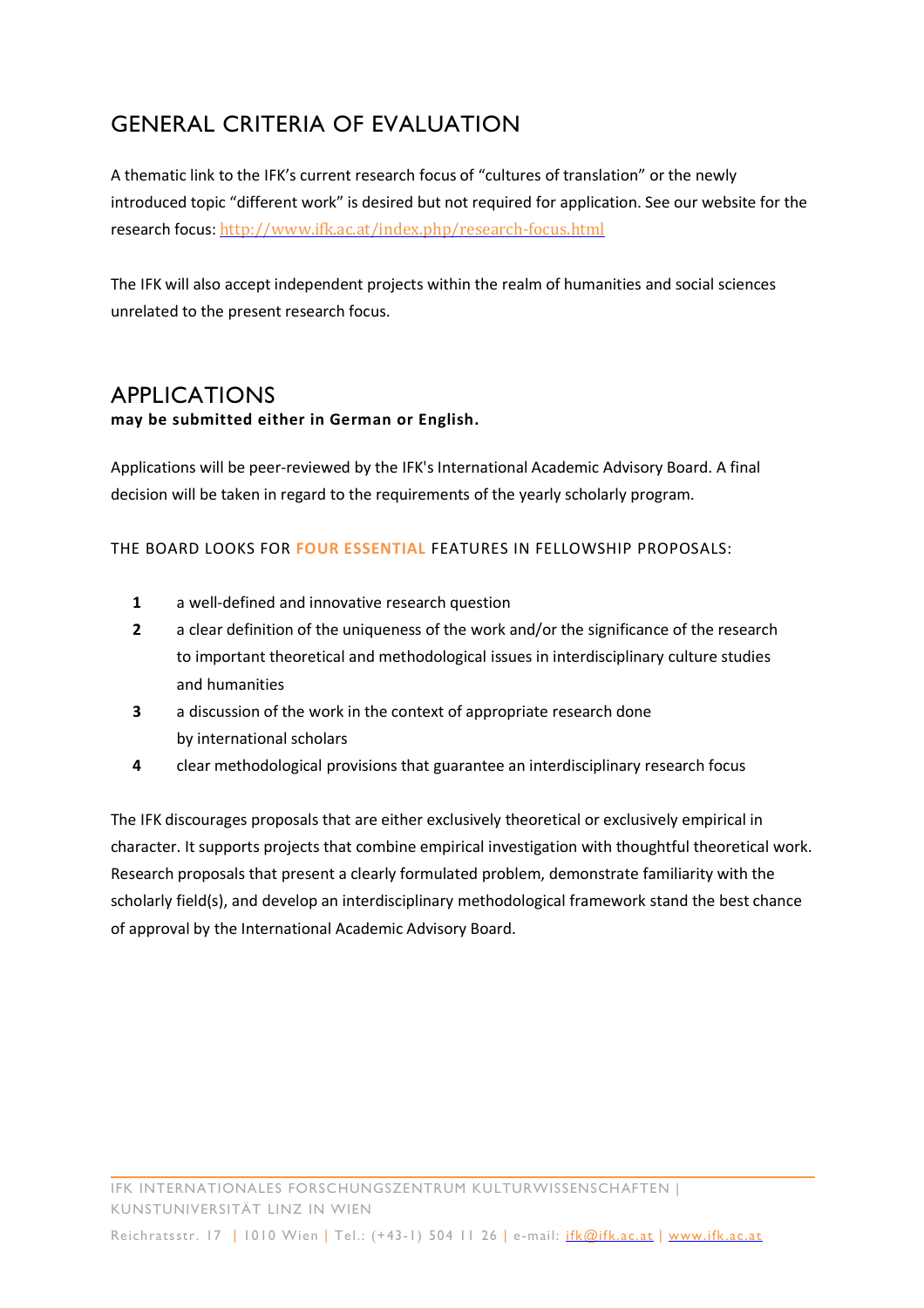### APPLICATION PROCESS

**The application process will take place only online. It will start with the date indicated on the website (usually May to July).**

### DOCUMENTS REQUIRED

In order to apply, you must fill in the online application form and upload **ONE merged PDF** containing all application documents with your name as the file name: **lastname\_firstname.pdf**

NOTE: **Please hold your documents ready for the upload as there is no option to save them**. See Information below.

1 A **cover sheet** with your academic title, name and institution

2 A **short abstract** of your project (max. 1,000 characters including blanks)

3 The research proposal (excluding bibliography),

**max. 1,200 words** (including footnotes)

#### **Guideline questions**

try to answer the following questions while writing your proposal description:

#### **A**

Describe your research question/hypothesis or research objective as precisely as possible. That is, what is the focus of your investigation? The formulation of a developed research question, hypothesis or research objective is an important characteristic of a successful proposal and should therefore be concisely done. Instead of presenting a vast research topic,

### **TIPS** FOR PREPARING YOUR RESEARCH PROPOSAL:

Our reviewers appreciate legible, concise, well-organized material; we do not ask them to read applications that are not clearly typed or that exceed the prescribed length. The IFK reserves the right to return unread applications that are incomplete or those that do not follow our **guidelines**.

applicants should develop answerable questions in the context of a larger research topic.

#### **B**

How does your research build upon and go beyond existing scholarship in your field? The applicant should clearly demonstrate an excellent knowledge of the literature relevant to the topic of research and should indicate how the proposed research might advance previous work in the field.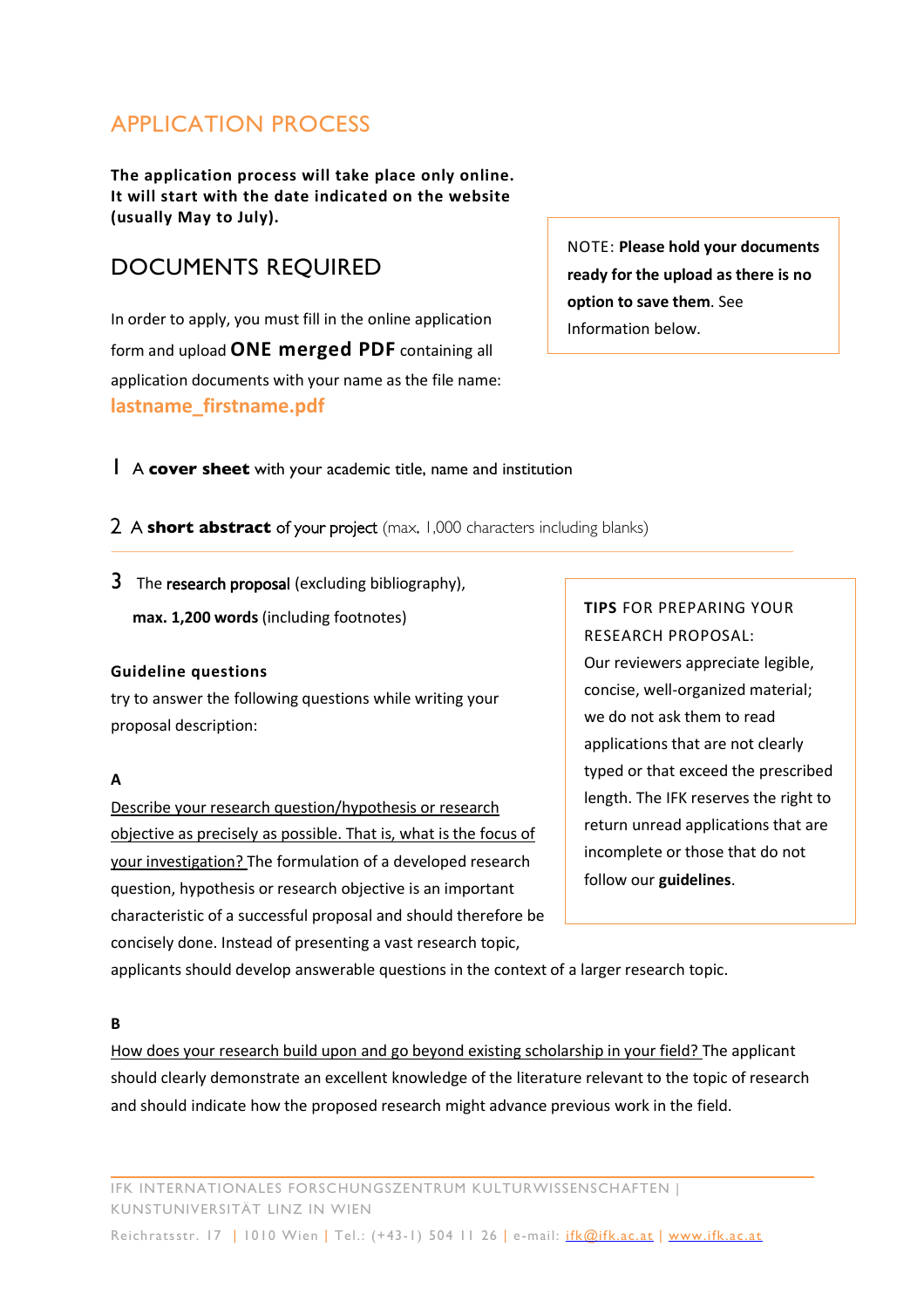#### **C**

How – if at all – does your research proposal relate to the present IFK\_research focus? Answering this question is compulsory for those applicants who do not submit "free projects" but research proposals within the research focus of the IFK.

#### **D**

Which work program (methodology) is to be applied and which evidence will be assembled in order to answer your research question? Applicants are strongly advised to explicitly demonstrate that the methodological procedures proposed and the evidence collected will realistically support the research objectives expressed in question a).

#### **E**

The goal of the IFK is to support original and innovative research in interdisciplinary culture studies and humanities. Please describe the interdisciplinary dimension of your research project. Applicants should emphasize the contribution of the proposed research not only to the specific area of research being addressed but also to the broader spectrum of interdisciplinary culture studies and humanities. Therefore, it is important to precisely formulate the interdisciplinarity dimension of the research project.

- **3** Core bibliography relevant to your research project (1 page maximum!)
- 4 Academic curriculum vitae/list of publications (5 pages maximum)

**NOTE:**

**The maximum filesize for the merged PDF is 10 Megabyte!**